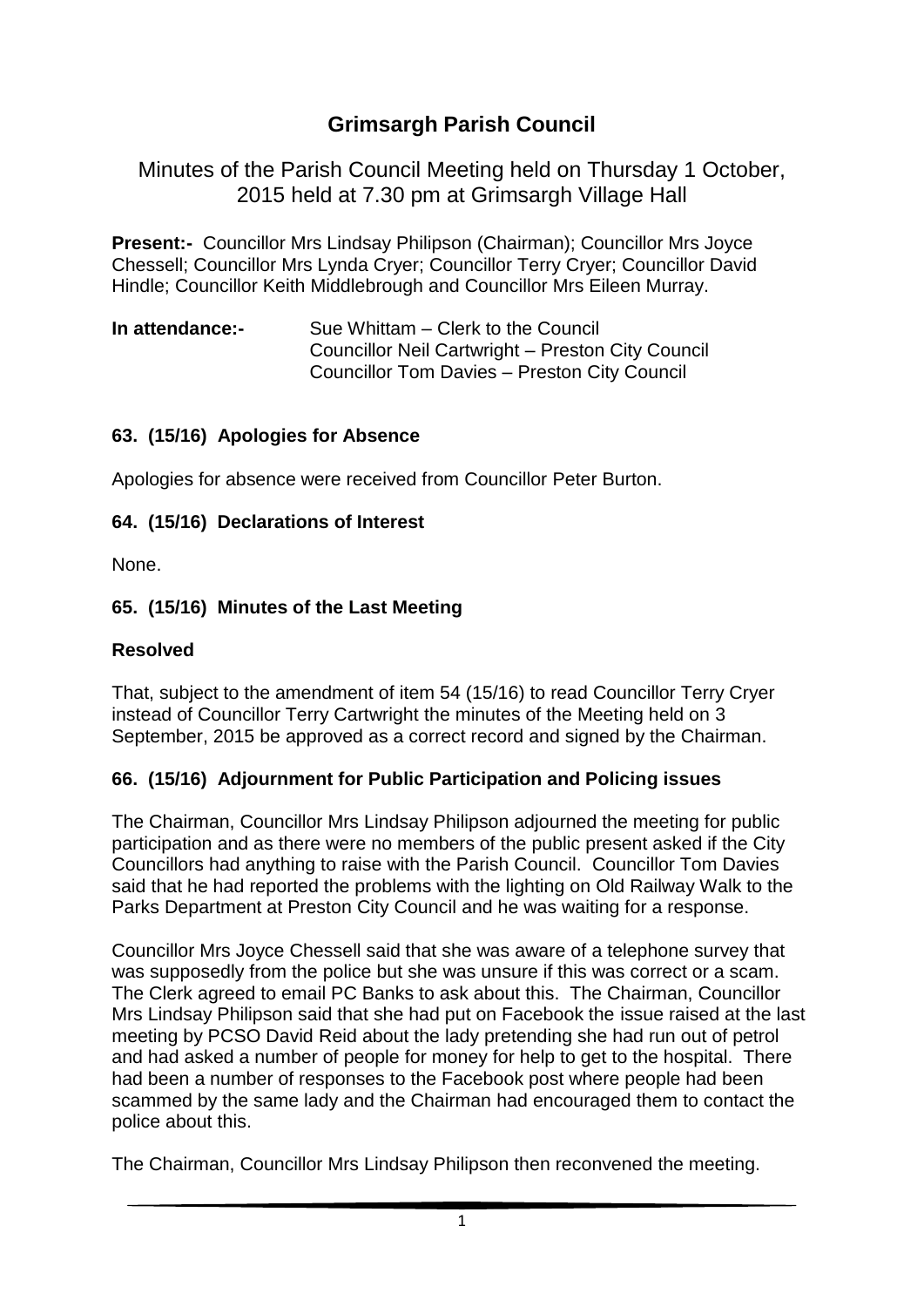# **67. (15/16) Town and Country Planning Act, 1990**

There were no Planning Applications for consideration at the meeting, however the Parish Council had received advance notification of a proposed base station installation at the White Bull Water Treatment Works, Preston Road, Grimsargh by Telefonica Uk Ltd and Vodafone Limited.

With regard to Planning Application 06/2015/0690 (United Utilities Group PLC – Outline planning application for erection of 12no residential dwellings (access applied for only) for land at Preston Road, Grimsargh. It was noted that this was likely to go to the 5 November Planning Committee. The Parish Council discussed who should attend the Planning Committee and speak on behalf of the Parish Council in support of the application, and it was unanimously agreed that the Chairman, Councillor Mrs Lindsay Philipson should undertake this role.

### **Resolved**

1) That with regard to the advance notification of a proposed base station installation at the White Bull Water Treatment Works, Preston Road, Grimsargh by Telefonica Uk Ltd and Vodafone Limited, the Parish Council had no comments to make.

2) That with regard to Planning Application 06/2015/0690 (United Utilities Group PLC – Outline planning application for erection of 12no residential dwellings (access applied for only) for land at Preston Road, Grimsargh. It was agreed that the Chairman, Councillor Mrs Lindsay Philipson should attend the Planning Committee and speak in support of the application on behalf of the Parish Council.

### **68. (15/16) Report from the Community Safety Working Group**

Councillor Terry Cryer gave the report from the Community Safety Working Group form their meeting held on 9 September 2015. Councillor Terry Cryer explained that as the new Parish Councillor he had reviewed all the information so far in relation to the CCTV project, and he had arranged to attend each possible location with Stephen Snape who was going to supply the CCTV equipment and speak to the property owners at the four locations to discuss their installation. Councillor Terry Cryer had been looking at the best way of taking the project forward and outlined possible options for the Parish Council including having a base station at the Village Hall. However, it was noted that the Village Hall was outside the control of the Parish Council and any equipment to be placed there would need the approval of the Village Hall Committee. Councillor Terry Cryer explained that the quote from Stephen Snape appeared to be very reasonable and he had quoted £1,850 plus VAT – Councillor Cryer was going to discuss the quote with Stephen Snape to ensure that the price included what was required by the Parish Council to operate an efficient CCTV system in the village. Councillor Terry Cryer would also consider the implications of the Data Protection Act in relation to the CCTV project and he hoped to have an update on the whole project for the December meeting of the Parish Council. Councillor Keith Middlebrough asked if it would be beneficial to increase the number of cameras in the village to five or six instead of four. After a brief discussion it was agreed that four would be a good start and we could always add on additional cameras if we thought it would be beneficial to the village.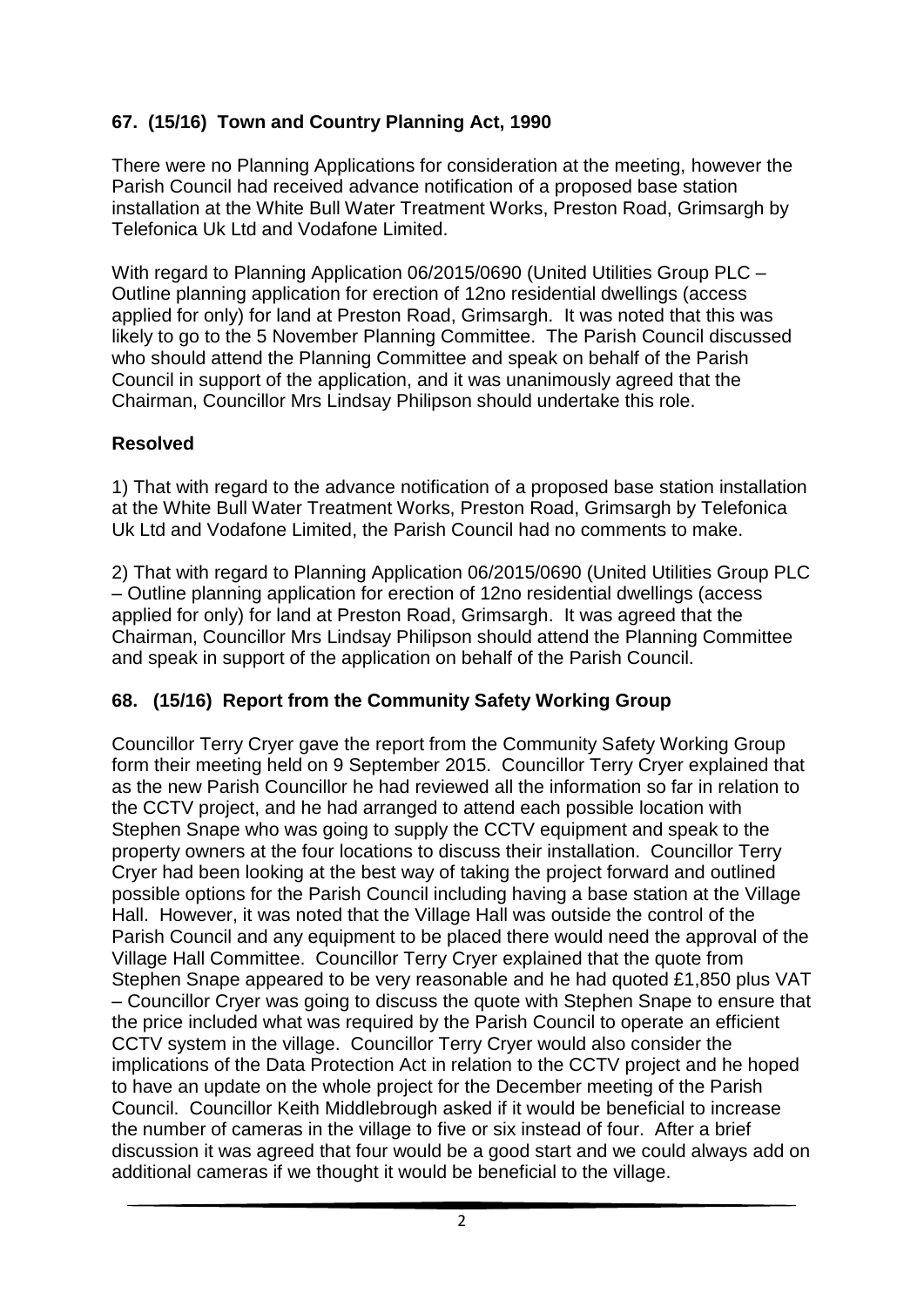The Chairman, Councillor Mrs Lindsay Philipson thanked Councillor Terry Cryer for his work so far and looked forward to receiving further information at the December meeting.

# **Resolved**

That the report is received and noted.

## **69. (15/16) Parish Council Newsletter**

The Clerk had circulated to the Parish Council the items she had received so far for the December newsletter and these were agreed. With regard to the introduction to the new Parish Councillor, Councillor Terry Cryer it was felt that his item should include his role as a magistrate, and Councillor Terry Cryer agreed to update his item to reflect this.

The Chairman, Councillor Mrs Lindsay Philipson gave a quick run through of all items and asked for any outstanding items to be forwarded to the Clerk as soon as possible. The newsletter would be produced by early November so it could be distributed in time for Christmas.

# **70. (15/16) Statement of Licensing Policy – Preston City Council**

The Parish Council gave consideration to the draft Statement of Licensing Policy produced by Preston City Council. It was noted that comments on the Policy had to be submitted by 31 October 2015. The Parish Council had no comments to make on the draft Policy.

### **71. (15/16) Wreath for Remembrance Sunday**

The Parish Council gave consideration to purchasing a wreath for Remembrance Sunday for our village war memorial. It was agreed that the Clerk should be authorised to purchase the wreath on behalf of the Parish Council and that the Clerk should also contact Nellie Cowell to find out details of this year's Remembrance Sunday service and ask for suggestions on who should place the wreath on behalf of the Parish Council.

### **Resolved**

That the Clerk is authorised to purchase a wreath for Remembrance Sunday on behalf of the Parish Council.

#### **72. (15/16) Financial Matters, report from the auditor for the year end 31 March 2015 and banking**

It was noted that we had an estimated £49,712.90 in the bank as at 1 September 2015.

# **Resolved**

1) It was noted that since the last meeting the following invoices have been paid:-